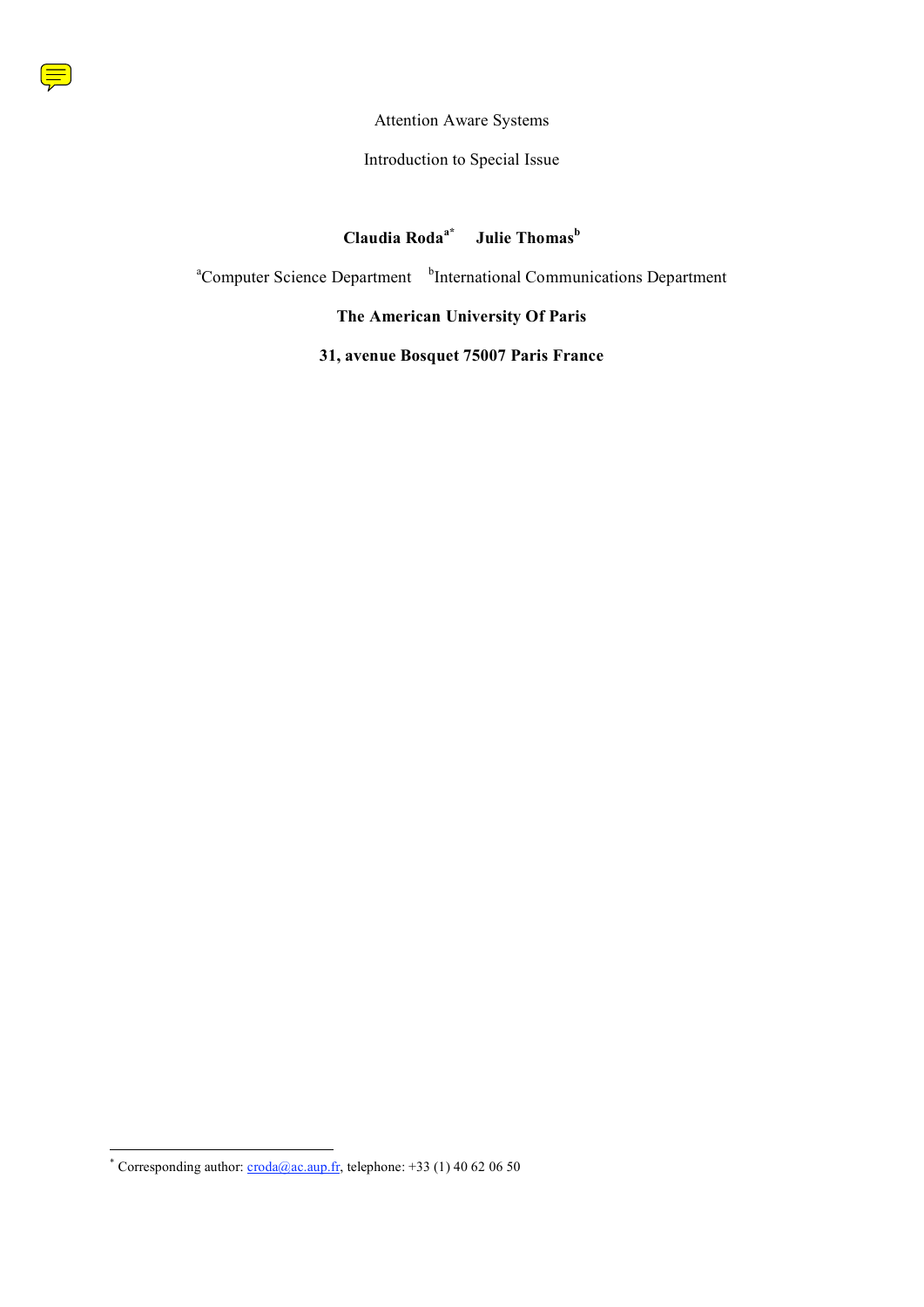The inspiration for this special issue on Attention Aware Systems came from a workshop on D*esigning for Attention* held at the Annual conference of the British HCI group in 2004. As digital environments become more and more complex and the tools for managing information become more and more advanced, it is crucial to assist users in selecting their short term and long term attentional focus. One of the major themes that emerged from the workshop was the importance of further indepth interdisciplinary research on the theory, methodology, and implementation of systems capable of supporting attentional processes in digital environments.

This issue aims at beginning to address this need. The interdisciplinary nature of the work in this field is well represented by the research described by the papers included, some of which were originally presented at the 2004 workshop.

The first three papers provide an introductory overall view of the issues addressed by attention aware systems. The article by Roda & Thomas discusses many different factors operative in attentional processes, reviews the state of the art in cognitive psychology research on attention, analyses existing methodologies for Attention Aware Systems organised around key functionalities, and suggests possible future research directions. Wood, Cox, & Cheng identify eight major issues of attention as they relate to design. They emphasise the complex and multi-facetted nature of attention processes. The paper by Rapp discusses the applications for Attention Aware Systems in computer supported learning environments.

A large body of theoretical and applied research has focussed on visual attention; the following four papers explore this aspect of attention management. The paper by Toet reviews the techniques used to identify and register gaze direction and how they are currently used; it suggests possible future applications of gaze-directed displays in Attention Aware Systems. Hillstrom & Chai discuss factors that guide or disrupt attentive visual processing, with particular emphasis being posed on distraction with reference to factors such as stimuli distinctiveness. Design implications of such factors are proposed. Hyrskykari analyses how to overcome inaccuracies in detecting and tracking the focus of visual attention. The example of a system supporting the reading of foreign language documents,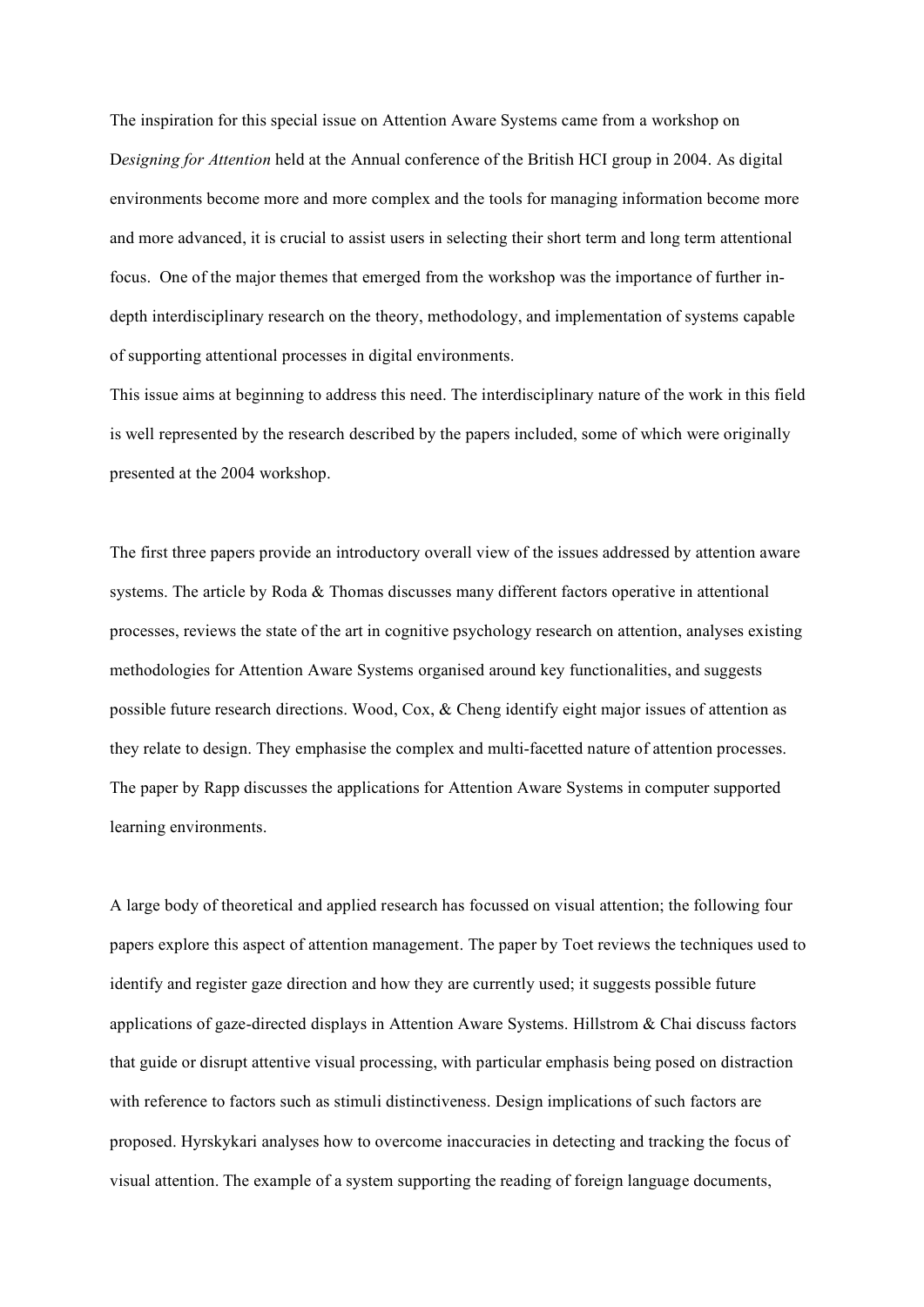relying on algorithmically corrected detection of visual focus, is provided. Davies, Tomkinson, Donnelly, Gordon, & Cave offer a specific study on visual saliency with respect to updating maps; they present the results of experiments on the effects of expertise, exposure, and other such factors on visual attention.

One of the most studied aspects of attention management is the role played by interruptions in task performance. Studies in several disciplines acknowledge that interruptions cannot be eliminated and that often they are necessary or beneficial for the performance of tasks. The focus of research on interruption management is on identifying the factors that reduce disruption and increase the benefits to individual's activities. The paper by Bailey & Konstan identifies effects of interruption and proposes optimum times for interruptability. Bailey, Adamczyk, Chang, & Chilson propose a framework for specifying, monitoring, and reasoning about users tasks with the aim of selecting the best times of interruption.

The variety of factors that need to be taken into account for supporting attention management is well represented by the research described in the last set of papers by Ho & Spence; Streefkerk, Esch-Bussemakers, & Neerincx; and Vertegaal, Shell, Chen, & Mamuji. Ho & Spence consider the role of distribution of spatial attention with respect to visual-textual, visual-graphic, and auditory cues and suggest, for example, the possibility that non-verbal directional cues (not linked to language) could be more effective. Streefkerk and his colleagues report on a specific design of attentional user interfaces for momentary attention; amongst other factors they consider time and users' attentive state. We conclude this issue with the paper by Vertegaal and his colleagues who propose a framework for augmented attention based on multi-party dialogues and integrating several modalities; they also suggest possible future directions for attentive user interfaces.

We hope that this collection of contributions will stimulate further theoretical and applied research. We believe that whilst many aspects of human cognition are central to the design of more usable systems, attentional processes subsume many of these aspects and that support to these processes